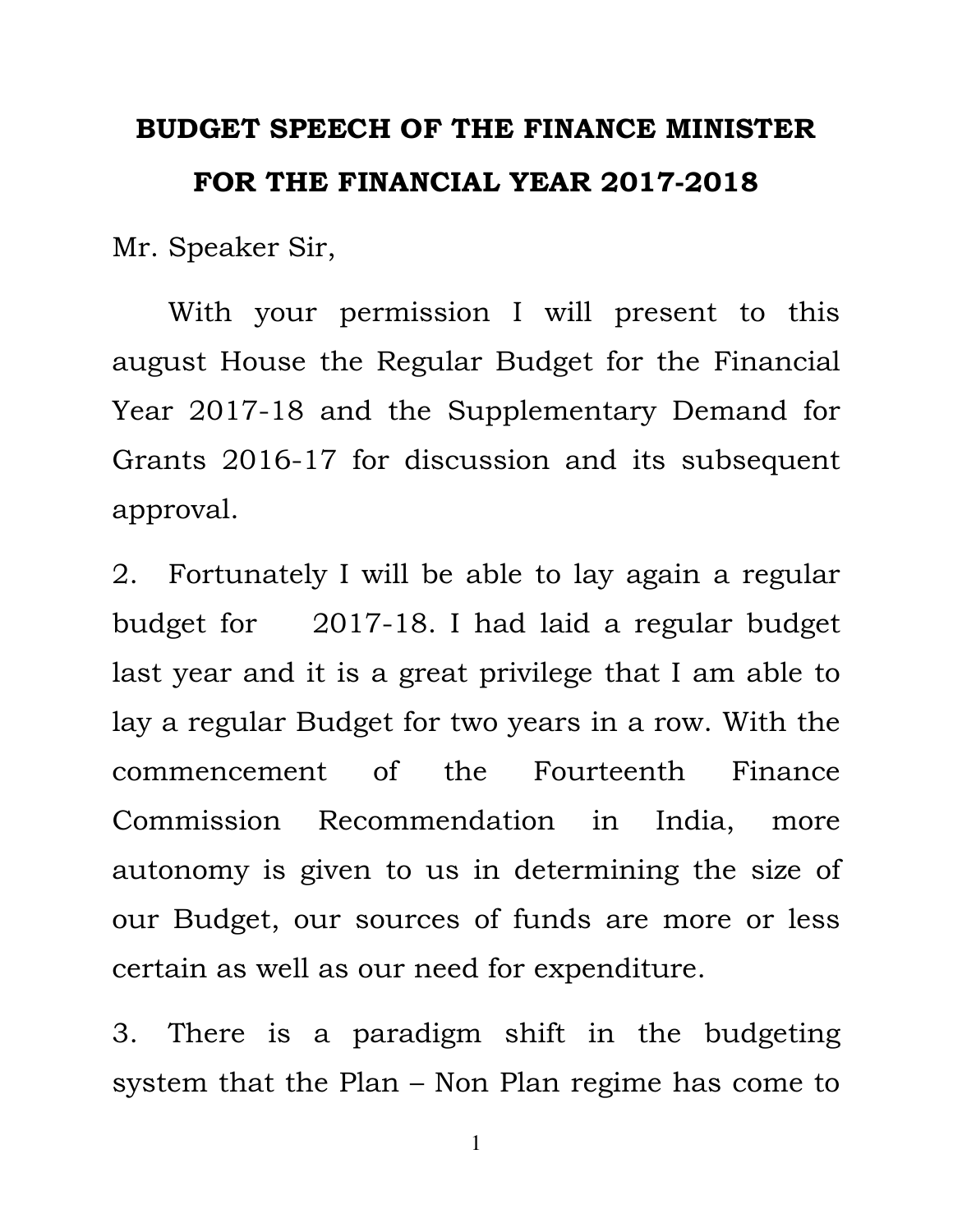an end and we are stepping in to a new era of Revenue-Capital budgeting system which will be effective from 2017-18 throughout the whole India.

4. Mr. Speaker Sir, let me start with the sources of funds from which we are planning to finance our required expenditures. The estimated sources of fund for the State Government during 2017-18 without differentiating Revenue Receipt and Capital receipt will be as follows-

(a) Devolution of fund as per recommendation of the Fourteenth Finance Commission for the year 2017-18, comprising of - Share of Taxes amounting to  $\bar{\tau}$  3107.26 crore, Post Devolution Revenue Deficit (PDRD) Grant amounting to ` 2446.00 crore, Urban Local Bodies (ULB) Grant amounting to  $\bar{\tau}$  23.80 crore and SDRF amounting to  $\bar{\xi}$  17.00 crore. Out of  $\bar{\xi}$  23.80 crore estimated to be available under ULB Grant,  $\bar{\tau}$  18.46 crore is Basic Grant and  $\bar{\xi}$  5.34 crore is Performance Grant of the Urban Local Bodies.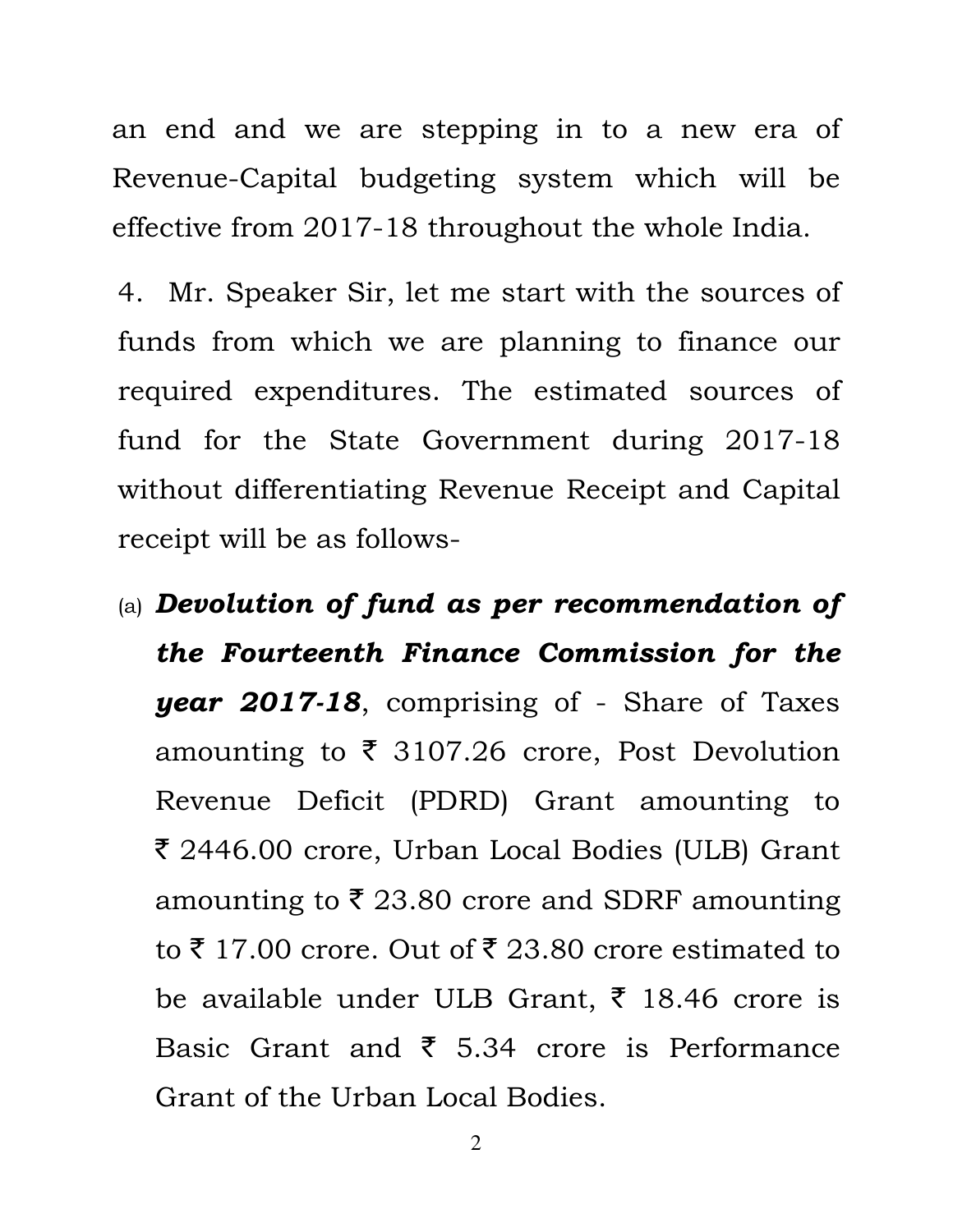- (b) **State Borrowing** amounting to  $\bar{\zeta}$  596.95 crore comprising of Loan from NABARD amounting to  $\bar{\xi}$  150.00 crore, Loan from NCDC amounting to  $\bar{z}$  11.24 crore and Block loan amounting to ` 35.68 crore. Open Market Borrowing (OMB) amounting to  $\bar{\tau}$  400 crore which the State Government can avail by seeking consent from the Ministry of Finance depending upon our need for various developmental works to fill the fiscal gap of the State. Interestingly the last time Government of Mizoram borrowed Ways and Means Advance from RBI was June, 2015 which means the State's financial health has improved much and therefore, Ways & Means advance of  $\bar{\xi}$  0.03 crore only is also estimated to be availed.
- (c) **State's Own Funds** amounting to  $\bar{\zeta}$  694.64 crore comprising of State's Own Tax Revenue (SOTR) and State's Own Non-Tax Revenue (SONTR).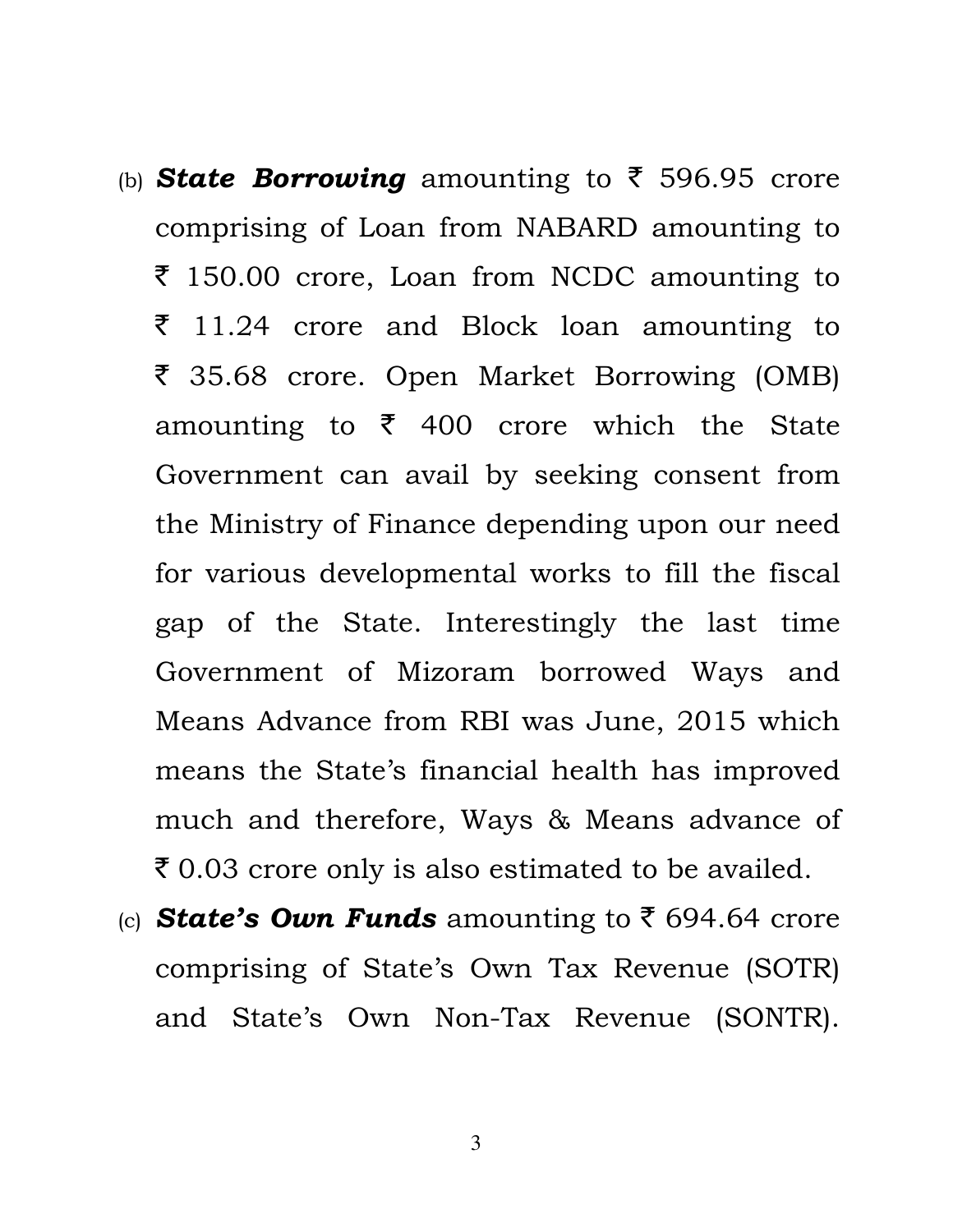A recovery of Loans and advances to the tune of  $\bar{\xi}$  32.84 crore is also expected to be available.

- (d) Funds for Centrally Sponsored Schemes amounting to  $\bar{\tau}$  1169.61 crore is expected to be received from various Ministries of the Central Government. It may be reiterated here that the State Government finds it difficult to avail those CSS whose sharing pattern are higher than 90:10 except for those CSS which have strategic importance for the general public.
- (e) **Block Grants** consisting of funds for EAP, NLCPR, BADP, NSAP, AIBP, JNNURM, NeGAP amounting to  $\bar{\tau}$  582.36 crore is expected.

5. Thus the total amount of fund expected to be available to the State Government from all available sources during 2017-18 is  $\bar{\tau}$  8803.10 crore. As I have mentioned earlier, some of these funds such as ULB Grant, SDRF, NCDC Loan, fund for EAP, fund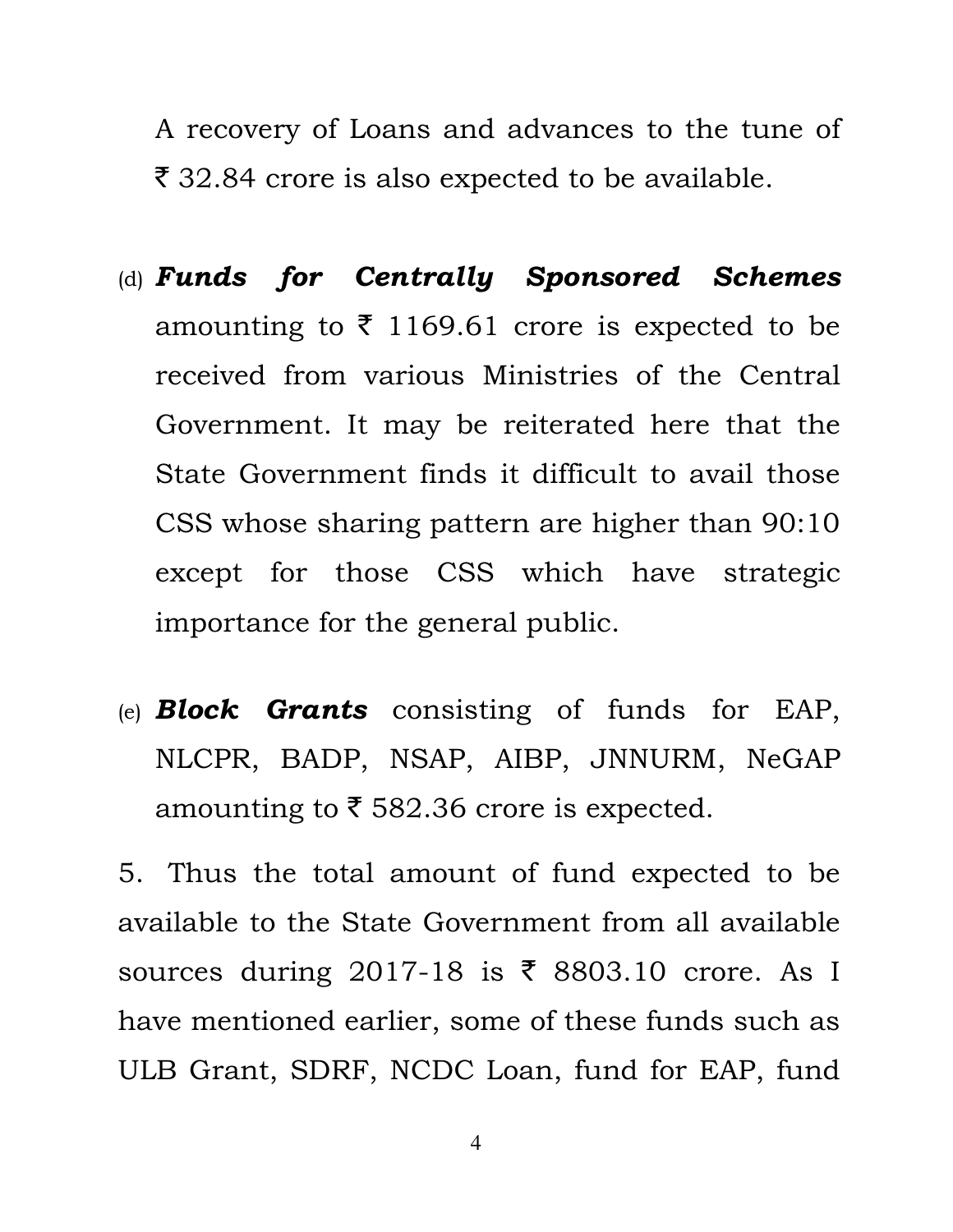for CSS and NLCPR/NEA are for specific purposes and are therefore, tied funds. At the same time, EAP, CSS and NLCPR/NEA are not assured fund and could not be wholly relied upon as the projected amounts may not materialize.

6. The State Government being determined to have solid financial foundation had declared the past two years as, "Years of Consolidation" and accordingly worked tirelessly for improvement of its financial positions. As a result, our financial health has witnessed commendable improvements so that we are intending to spend more funds for building basic infrastructures in various sectors during 2017-18. Therefore, Market Loans to the tune of  $\bar{\tau}$  400.00 crore and NABARD loan amounting to  $\bar{\tau}$  150.00 crore are intended to be availed during the period.

#### Budget Estimates 2017-18

7. Mr. Speaker Sir, I may now come to the Budget Estimates 2017-18.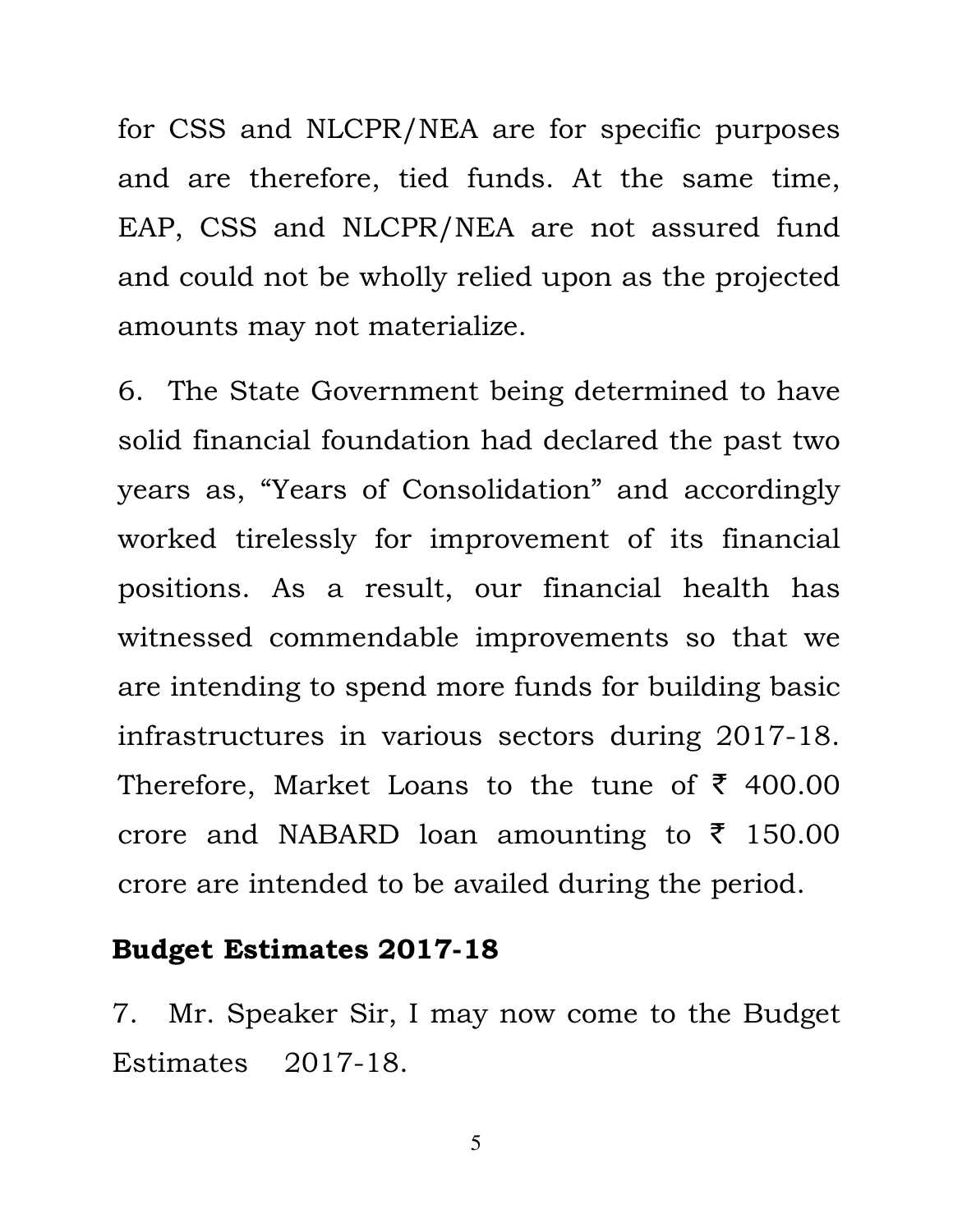### Revenue Receipt

8. Revenue Receipt of the State Government consists of Tax Revenue and Non-Tax Revenue. The estimated Tax Revenue for 2017-18 is  $\bar{\tau}$  3504.97 crore comprising of State's Own Tax Revenue (SOTR) amounting to  $\bar{\tau}$  397.71 crore and State's share of Central Taxes and Duties amounting to  $\bar{\tau}$  3107.26 crore.

9. The estimated Non-Tax Revenue for 2017-18 is  $\bar{\xi}$  296.93 crore and Grants-in-Aid from the Central Government is estimated at  $\bar{\tau}$  4371.40 crore for 2017-18.

10. Thus the total Revenue Receipt of the State for 2017-18 is estimated at  $\bar{\xi}$  8173.31 crore out of which the State's Own Revenue Receipt is estimated to be  $\bar{\xi}$  694.64 crore, which is only 8.50 % of the total Revenue Receipt.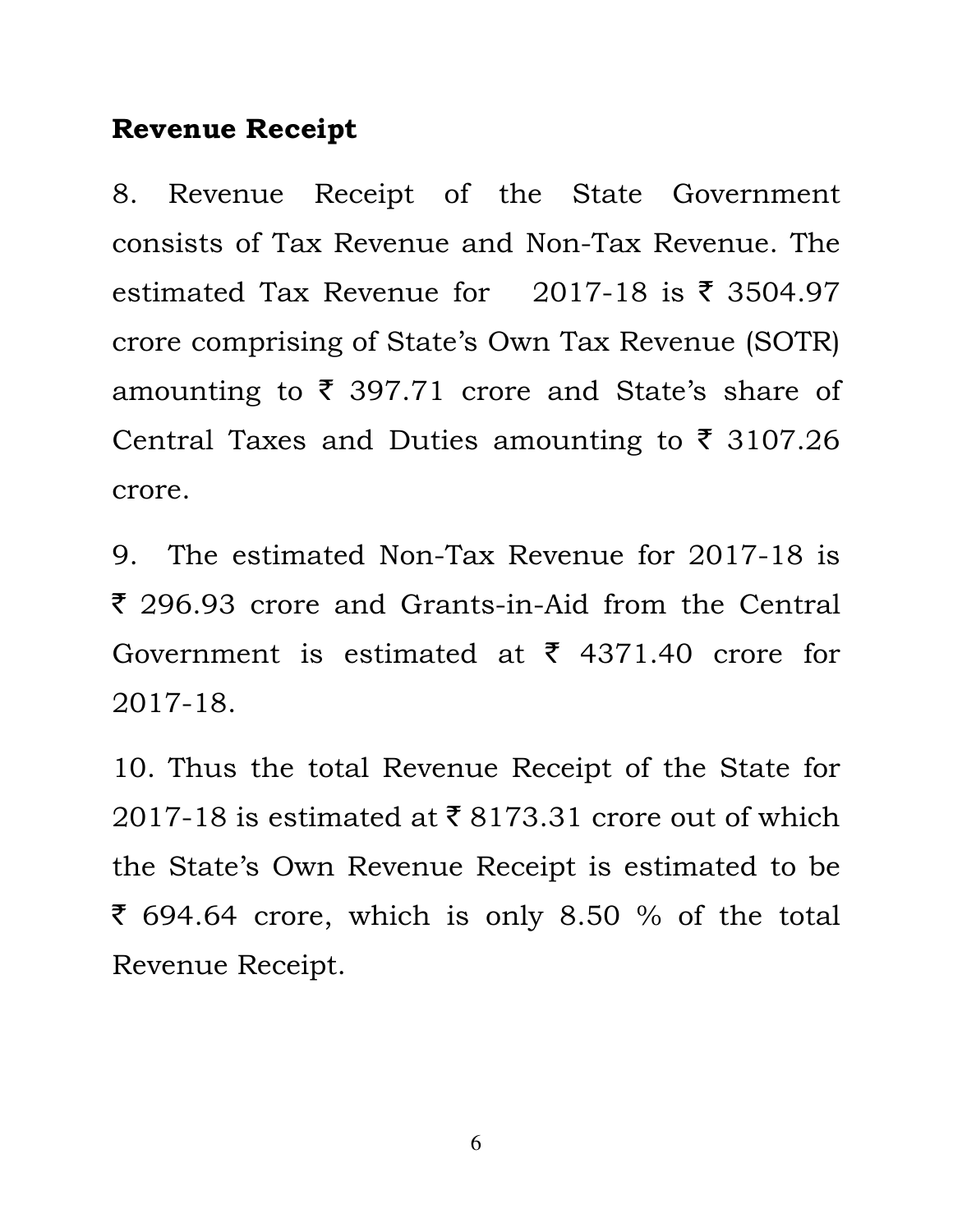# Capital Receipt

11. Capital Receipt comprises of Internal Debt of the State Government, Loans & Advances from the Central Government and Recoveries of Loans & Advances. The total Capital Receipt for 2017-18 is estimated at  $\bar{\tau}$  629.79 crore out of which  $\bar{\tau}$  561.27 crore is estimated to be obtained from Internal Debt, ` 35.68 crore from Loans &Advances from the Central Government and  $\bar{\xi}$  32.84 crore from Recoveries of Loans & Advances.

12. The Internal Debt of the State Government consists of Open Market Borrowing (OMB) amounting to  $\bar{\zeta}$  400 crore, Loans from NABARD amounting to  $\bar{\tau}$  150 crore, Loans from NCDC amounting to  $\overline{\xi}$  11.24 crore and W&MA from RBI amounting to  $\bar{\tau}$  0.03 crore.

#### Efforts on Resource Mobilization

13. Being a revenue deficient State, we need to put in all out-efforts to tap new potentials for resource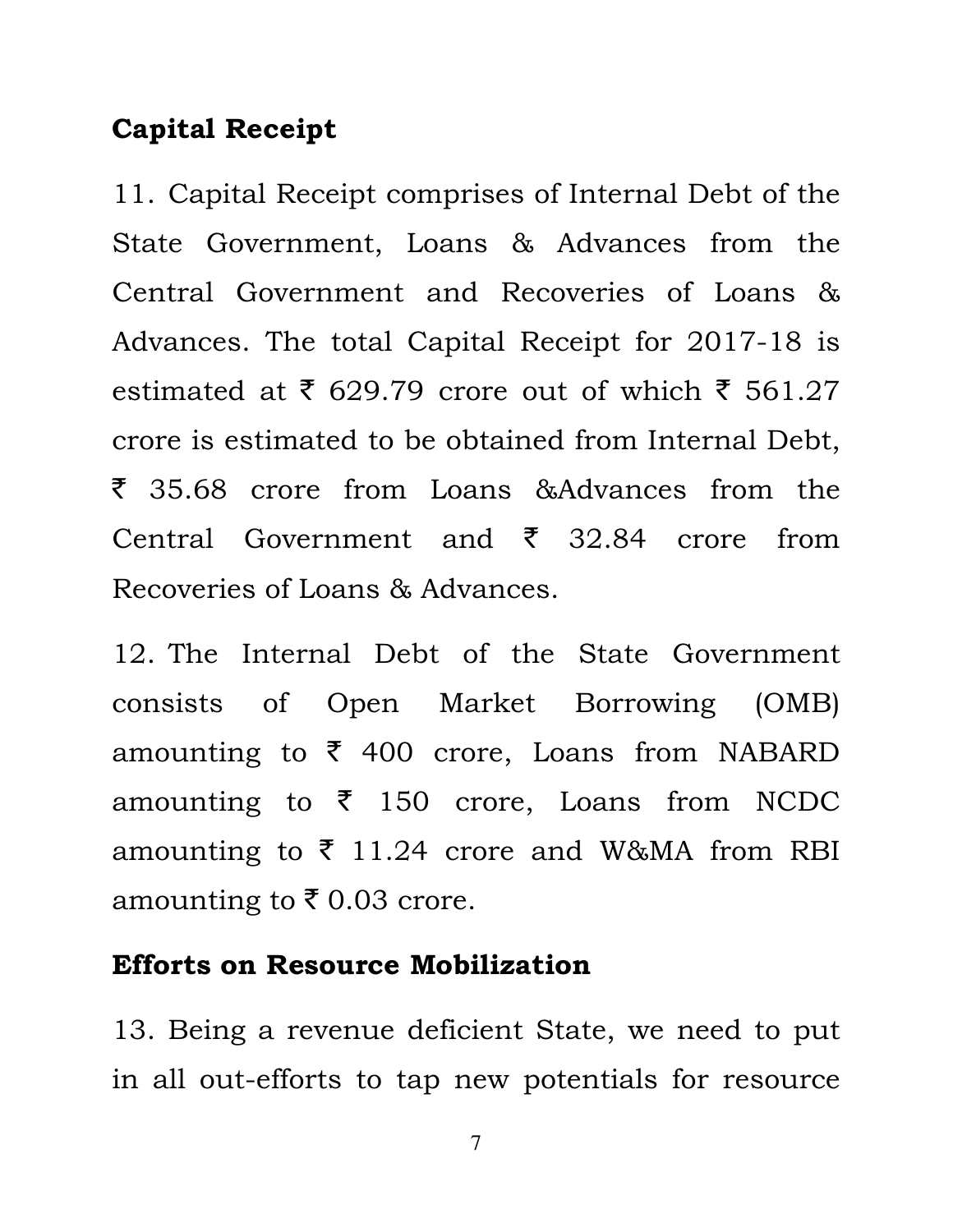mobilization. At the same time, we also need to increase the quantum of collection under our existing Tax and Non-Tax Revenues.

14. Goods & Services Tax Act will be effective from July, 2017 throughout the whole country and will repeal state Sales Tax Act. There is something yet to be settled for its implementation which makes it difficult to make precise estimation of the revenue to be accrued from this source. Apparently our revenue will however be increased with the introduction of Goods & Services Tax Act. Under Taxation Department, I propose an estimated receipt of ₹ 285.00 crore under State Sales Tax Act which *inter* alia includes  $\bar{\tau}$  74.99 crore on sale of motor spirits and lubricants.

15. The total receipt on account of State Excise has increased tremendously with the implementation of the Mizoram Liquor (Prohibition & Control) Act, 2014 for the second year in a raw and therefore, I propose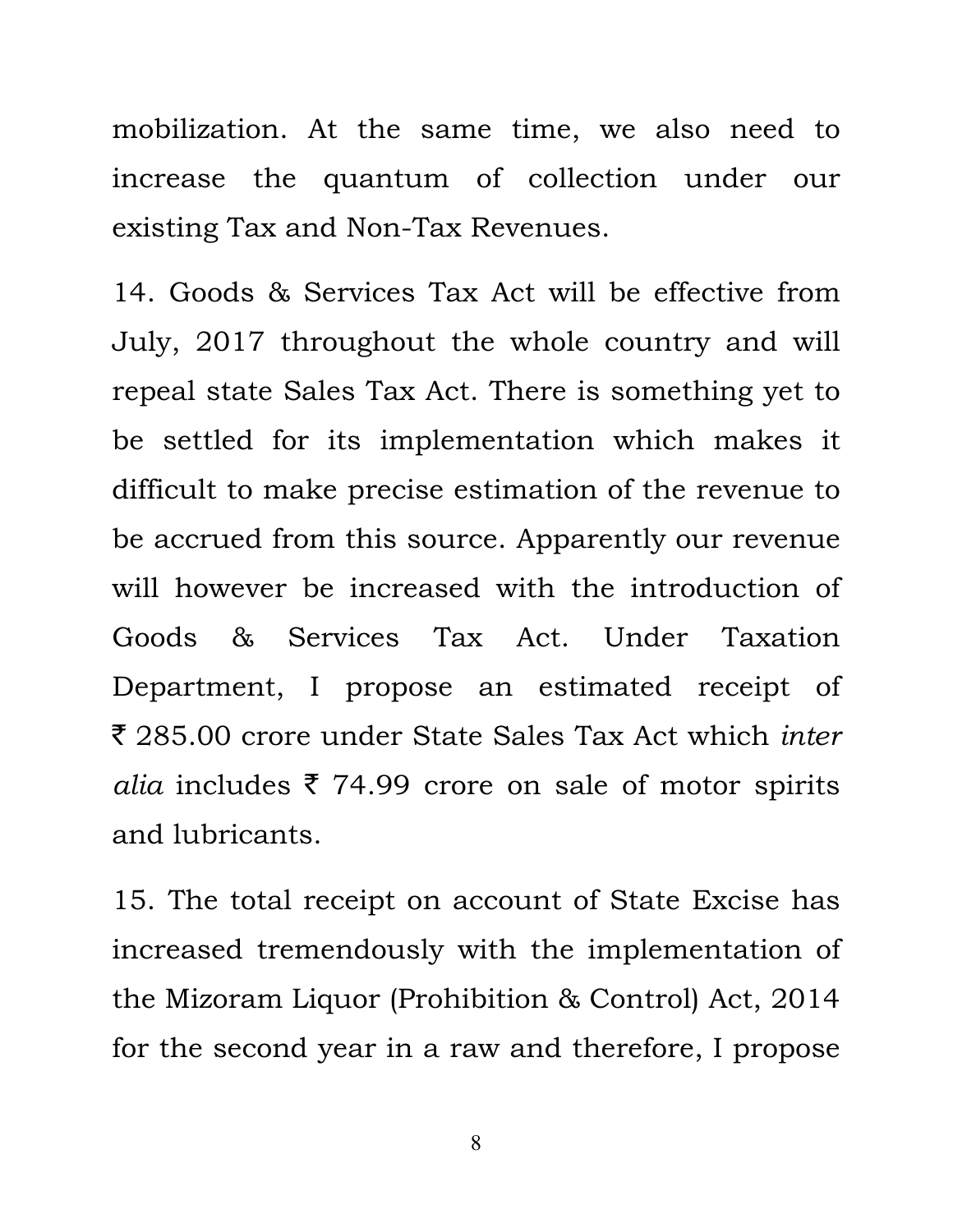an estimated receipt of  $\bar{\tau}$  51.50 crore during 2017-18 against  $\bar{\xi}$  43.08 crore estimated in 2016-17.

16. We expect to generate revenue amounting to ` 20.68 crore under Land Revenue & Settlement Department on account of Land Revenue, Stamps & Registration fees and Land Reforms.

17. With the introduction of 'The Mizoram Motor Vehicles Taxation (Amendment) Act, 2015', collection of Taxes under the Act is gradually increasing. I propose an estimated receipt of  $\bar{\tau}$  15.48 crore for 2017-18.

18. "The Mizoram Water Supplies (Control) (Amendment) Rules 2011" came into force from 21st November 2014. The Water tariff rate was revised accordingly; this will be gradually revised in future as per provision provided in the Rules. Revenue already collected under this Act during 2016-17 upto the month of December, 2016 is of  $\bar{\tau}$  27.20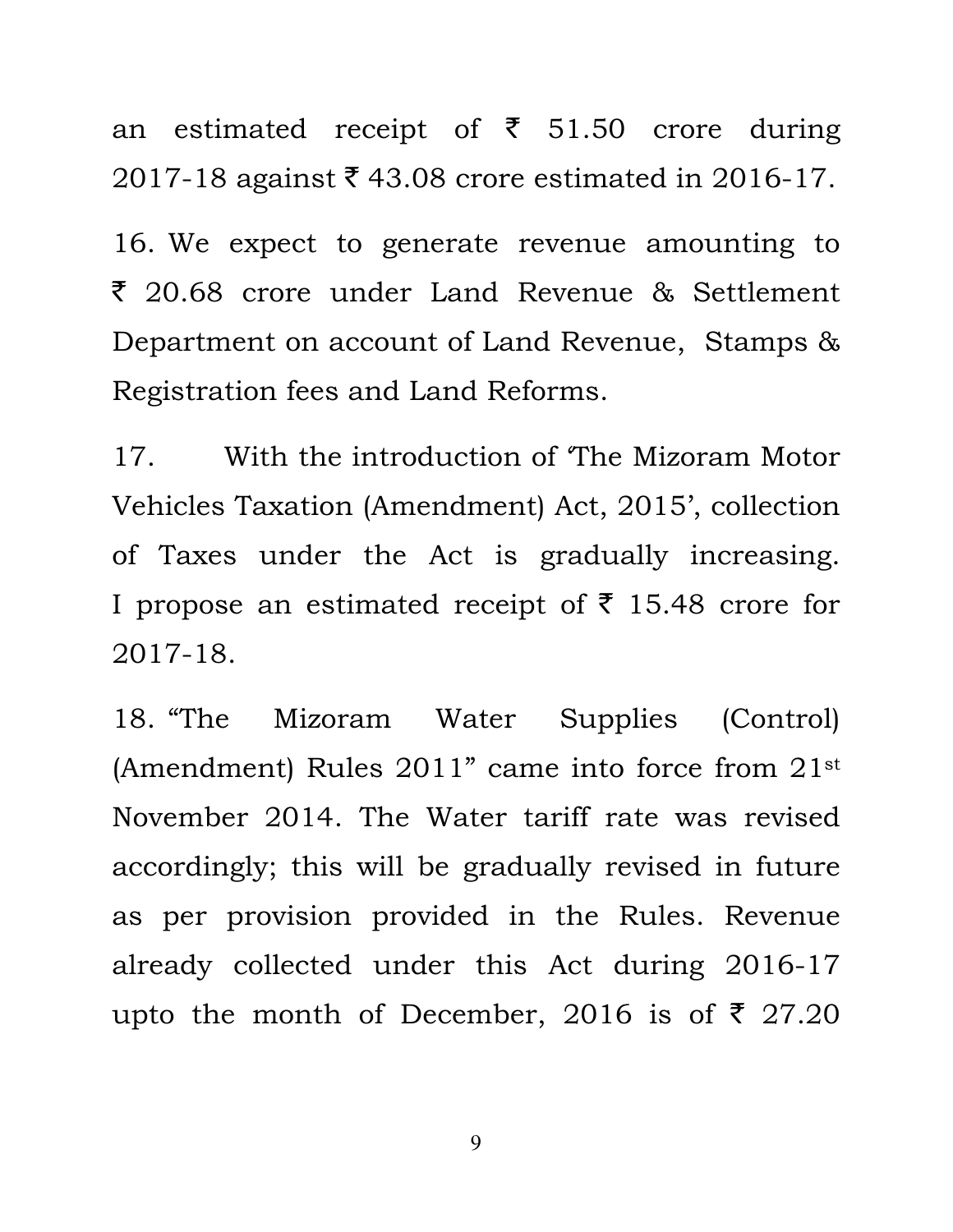crore and I propose an estimated receipt of  $\bar{\xi}$  40 crore under Water Supply for the year 2017-18.

19. During 2017-18, Power & Electricity Department is expected to generate revenue amounting to  $\bar{\tau}$  181 crore on account of Power Tariff.

#### Expenditure

20. Mr Speaker Sir, let me now come to the Expenditure side of the Budget Estimates 2017-18. As already mentioned, Central Government have decided a merger of Plan and Non Plan which will also be effective in the State of Mizoram as such, the expenditure side of our budget will be broadly classified into Revenue Expenditure and Capital expenditure.-

(a) **Gross Revenue expenditure** amounting to  $\bar{\xi}$  6388.21 crore is projected for 2017-18 and our Net Revenue Expenditure will be  $\bar{z}$  6386.21 crore.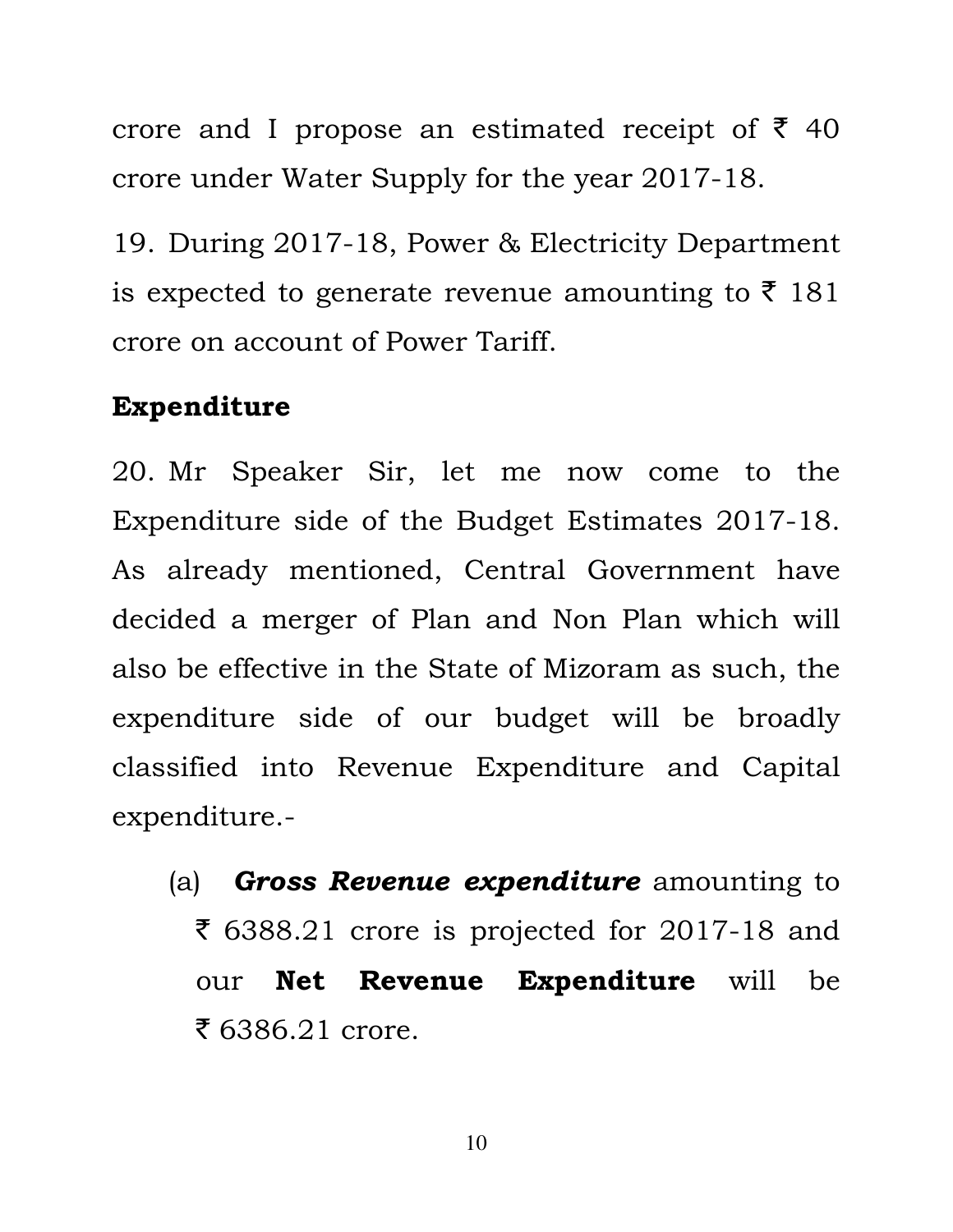(b) **Gross Capital expenditure** amounting to Rs. 2414.89 comprising of fund for developmental works and for the purpose of repayment of previous loans, purchase of food grains, etc. loans and advances to State employees, is projected for 2017-18 and our Net Capital Expenditure will be  $\bar{\tau}$  2236.62 crore.

21. Therefore, the Gross Expenditure from the Consolidated Fund of the State for 2017-18 is estimated at  $\bar{\tau}$  8803.10 crore comprising of Gross Revenue Expenditure amounting to  $\bar{\tau}$  6388.21 crore and Gross Capital Expenditure amounting to  $\bar{\xi}$  2414.88 crore. Estimated Net Expenditure of the Consolidated Fund of the State is  $\bar{\xi}$  8622.84 crore of which Net Revenue Expenditure is  $\bar{\tau}$  6368.21 crore and the Net Capital Expenditure is  $\bar{\tau}$  2236.62 crore.

22. This holistic view of our Budget Estimates may give us a fair idea about the determinants of our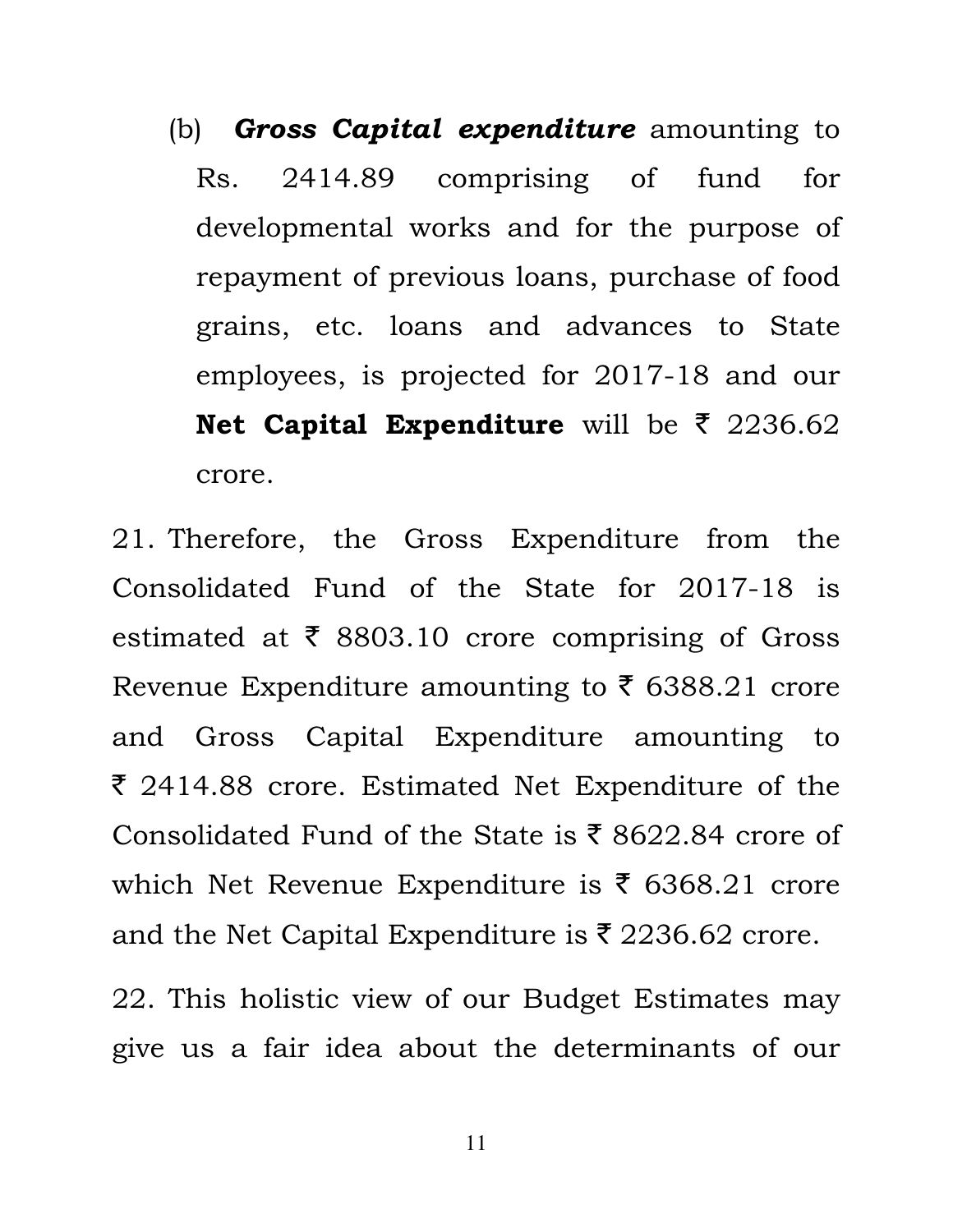Budget both on the Receipt side as well as on the Expenditure side.

#### Important allocations of funds

23. Needless to say the purposes of Revenue expenditures. The most notable feature of our Budget 2017-18 is allocation of fund for New Economic Development Policy (NEDP). I allocate ₹ 750.00 crore for NEDP which will be implemented by 31 Government Departments.

24. Government truly knows that some of our roads conditions are not good enough and therefore tries to address this problem by allocating more funds. During 2017-18, I proposed to allocate  $\bar{\tau}$  239.50 crore for maintenance of Roads and Bridges which is 259% more than what had been allocated in 2016-17 (BE). Further, for new and on-going construction of roads, I propose to allocate  $\bar{\tau}$  657.64 crore for 2017-18 against  $\bar{\xi}$  387.65 crore in 2016-17 (BE) i.e. 70% more than allocation in 2016-17 (BE).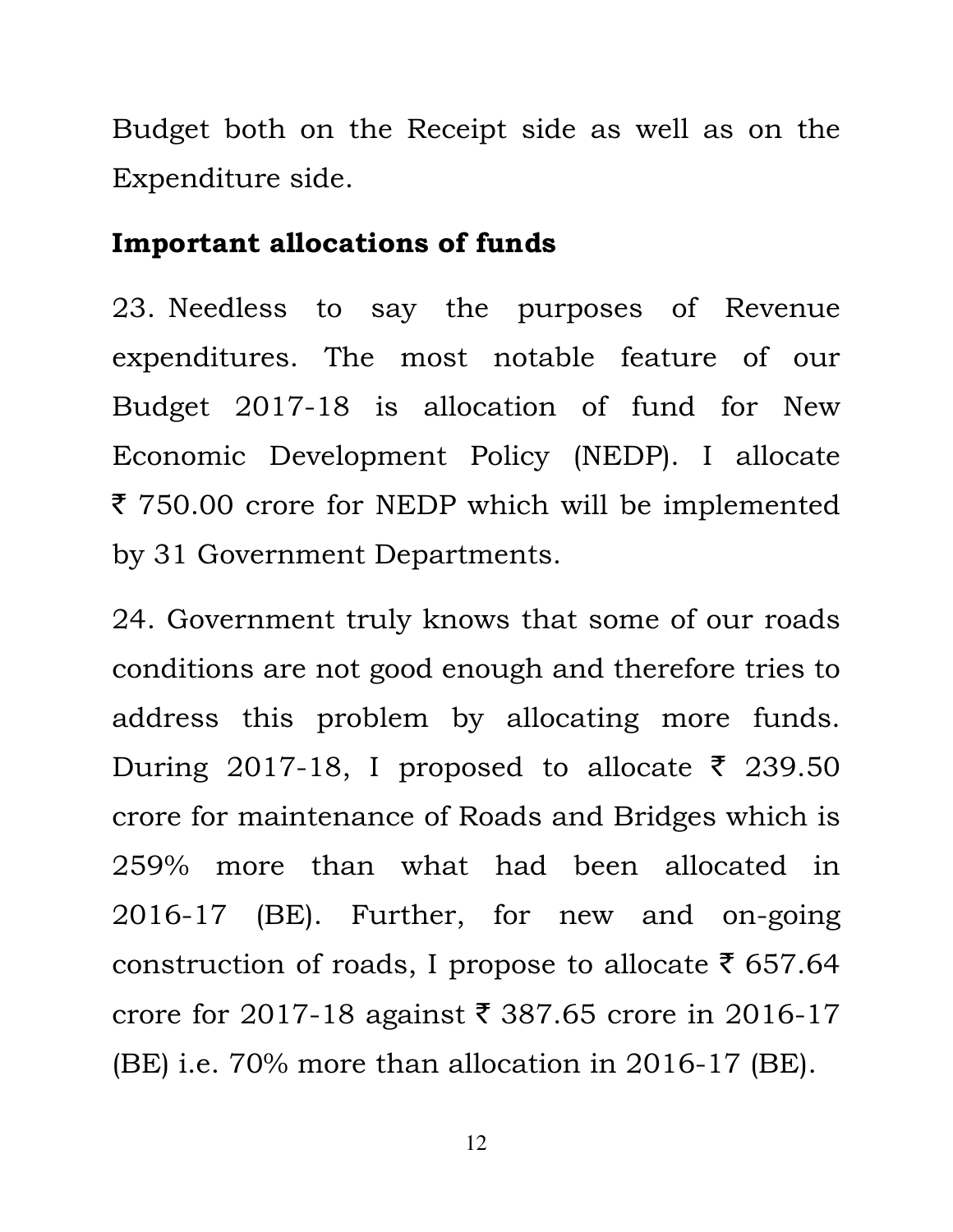25. I propose to allocate an amount of  $\bar{\tau}$  140 crore as SMS so that various Centrally Sponsored Schemes may go smoothly.

26. I propose to allocate ₹ 98.77 crore for taking up of various works under NLCPR.

 $27. \overline{5}$  150 crore is earmarked for various developmental works under NABARD loan to be taken up by different Departments as indicated below:

| Total                           |   | ₹ 150.00 crore |
|---------------------------------|---|----------------|
| h)School Education $\bar{\tau}$ |   | 8.06 crore     |
| g) FCS&CA                       | ₹ | 9.21 crore     |
| f) Minor Irrigation             | ₹ | 12.38 crore    |
| $e$ ) PHE                       | ₹ | 17.47 crore    |
| d) PWD                          | ₹ | 80.00 crore    |
| c) $P&E$                        | ₹ | 16.65 crore    |
| b) Soil & WC                    | ₹ | $0.52$ crore   |
| a) AH & Vety.                   | ₹ | 5.71 crore     |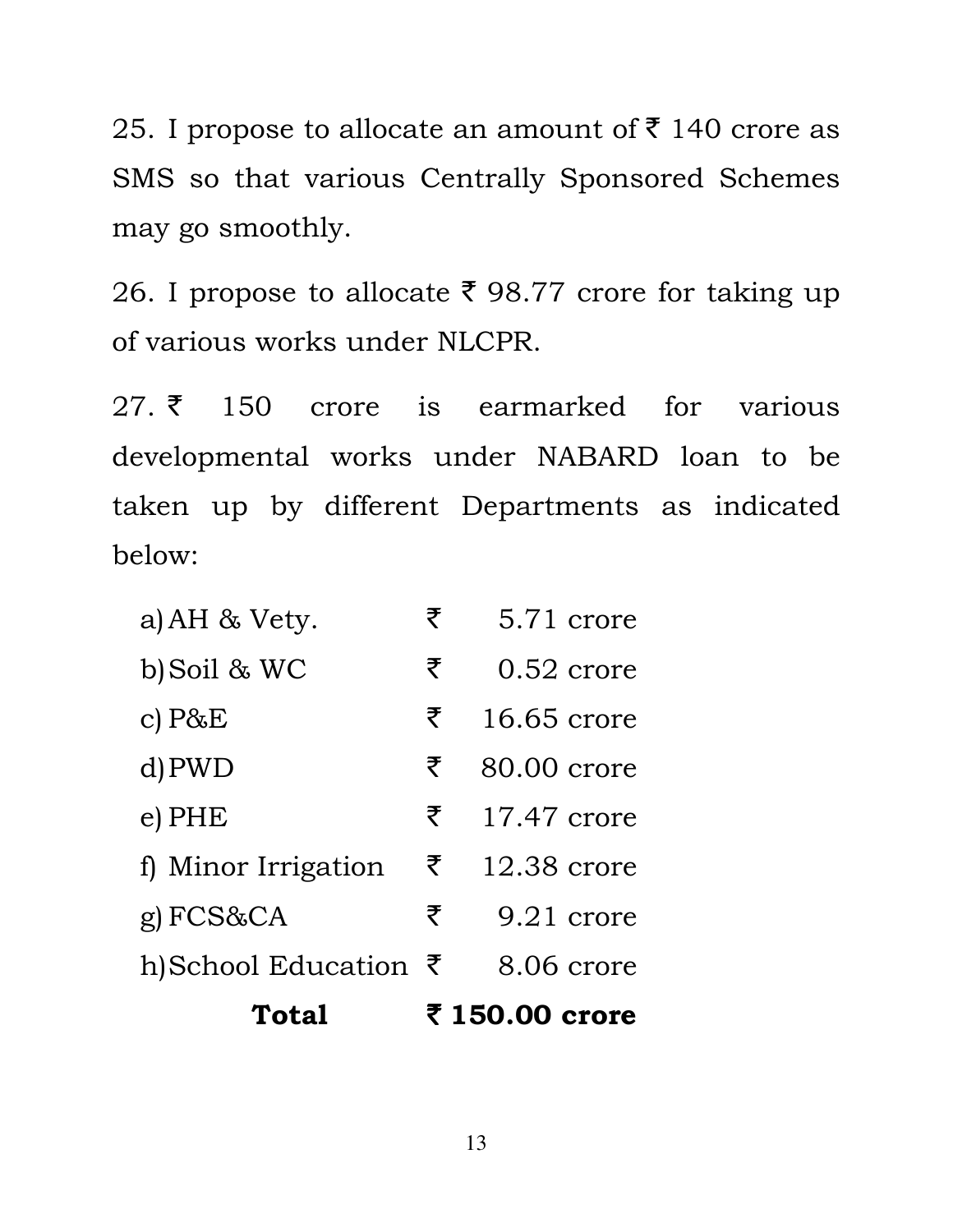28. There is a scheme being undertaken in Cooperation Department under the Integrated Cooperative Development Project (ICDP) for upliftment and revival of various Cooperative Societies in five districts, to be completed within a span of 4 years. For this Project I propose to allocate  $\bar{\tau}$  11.24 crore during the current year.

29. For continuing construction of 3 roads namely – Champhai-Zokhawthar Road, Chhumkhum-Chawngte Road and Tlabung-Kawrpuichhauh Road under the Mizoram State Road–II Regional Transport Connectivity Project (EAP funded by World Bank), I propose to earmark  $\bar{\tau}$  187.40 crore during 2017-18.

30. For improvement and upgradation of Serchhip-Buarpui road, another EAP project under PWD, I also propose to allocate  $\bar{\xi}$  60.00 crore.

31. I propose to allocate  $\bar{\xi}$  35.12 crore for ongoing EAP Project of North-Eastern Region Capital Cities Development Investment Programme (NERCCDIP)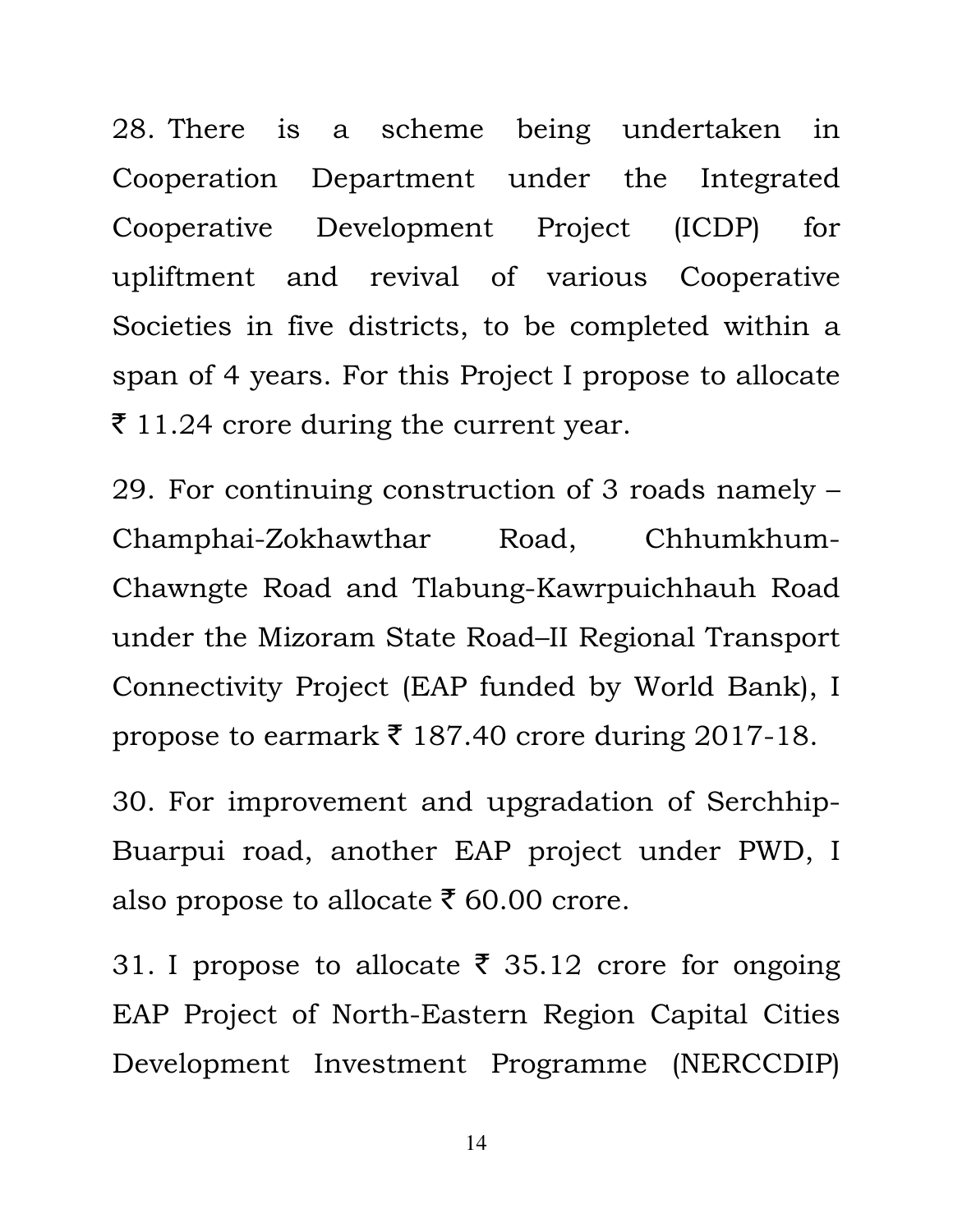project –II and  $\bar{\xi}$  84.25 crore for NERCCDIP project-III to be taken up by SIPMIU under UD&PA Department.

32. In 2016-17 (BE)  $\bar{\tau}$  159.34 lakh was allocated for establishment of Lok Ayukta in Mizoram. However, we were unable to materialize it due to some unavoidable circumstances. I propose again  $\bar{\tau}$  159.34 lakh for establishment of Lok Ayukta in 2017-18. Steps are being taken for setting up of Lok Ayukta and it is now hopeful that we will have Lok Ayukta in Mizoram in due course.

33. Government of Mizoram knows the problem of our policemen in respect of payment of motor vehicle repair bill, domestic travelling expenses and their uniforms. We tried to address this problem by allocating them a quite good amount of funds in RE 2016-17. Further, to avoid accumulation of liabilities in the coming years I proposed to allocate  $\bar{\tau}$  473.10 lakh which is  $\bar{\xi}$  218.50 lakh more than BE 2016-17 for their domestic travelling expenses,  $\bar{\xi}$  427.70 lakh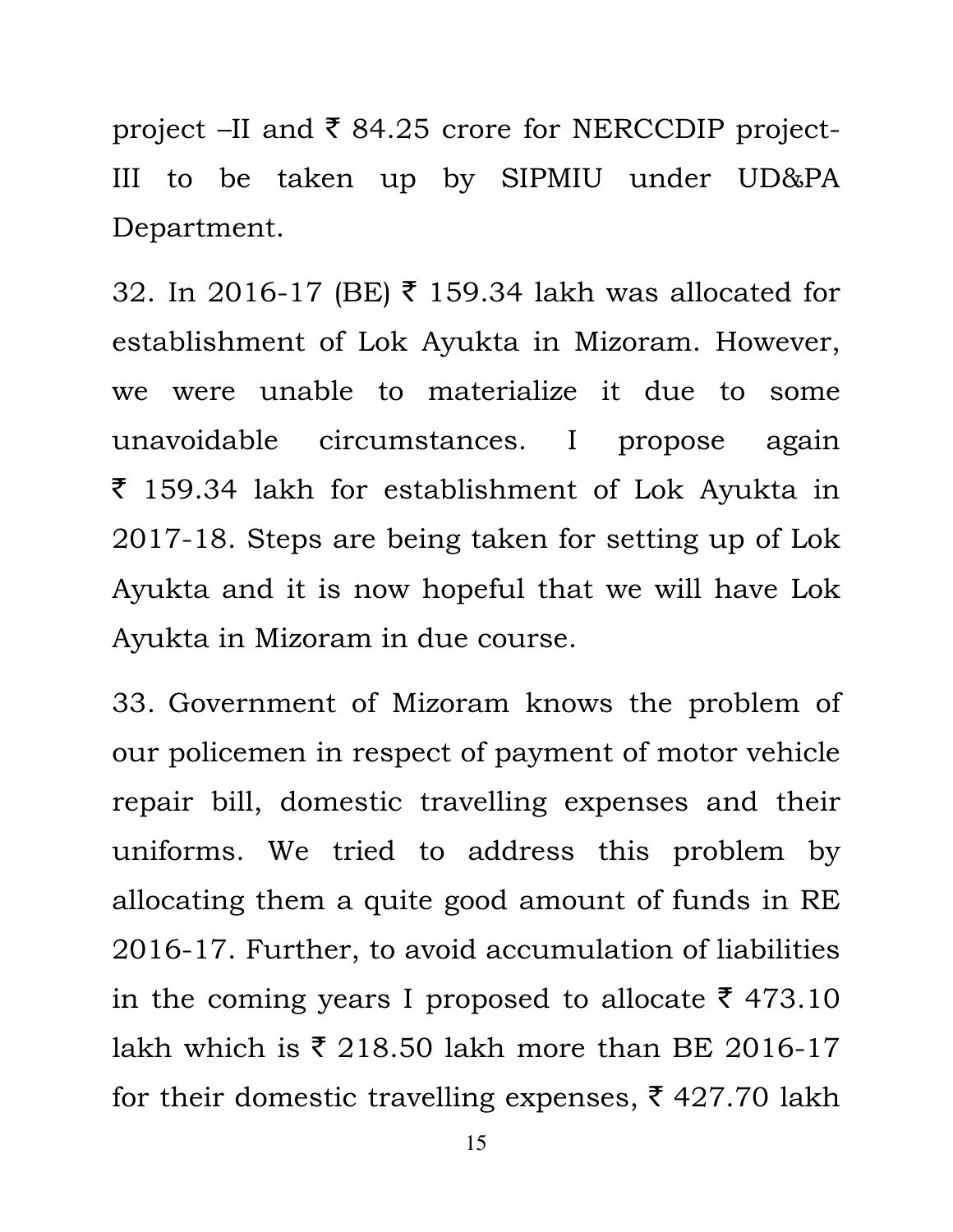which is  $\bar{\zeta}$  76 lakh more than BE 2016-17 for maintenance of their vehicles. Similarly, I propose to allocate  $\bar{\tau}$  500 lakh for police uniform which is  $\bar{\xi}$  340 lakh more than BE 2016-17 with a view to give our policemen better uniforms.

34. Service-wise distribution of total Fund is indicated below:

(a) Revenue Account

- (i) General Services  $-\bar{z}$  2362.16 crore
- (ii) Social Services  $\bar{\tau}$  2365.66 crore
- (iii) Economic Services  $-\bar{z}$  1660.39 crore

(b) Capital Account

- (i) General Services  $-\bar{z}$  698.48 crore
- (ii) Social Services  $\bar{z}$  431.28 crore
- (iii) Economic Services  $-\bar{z}$  956.38 crore
- (c) Public Debt and Loans & Advances
	- $-\bar{z}$  328.74crore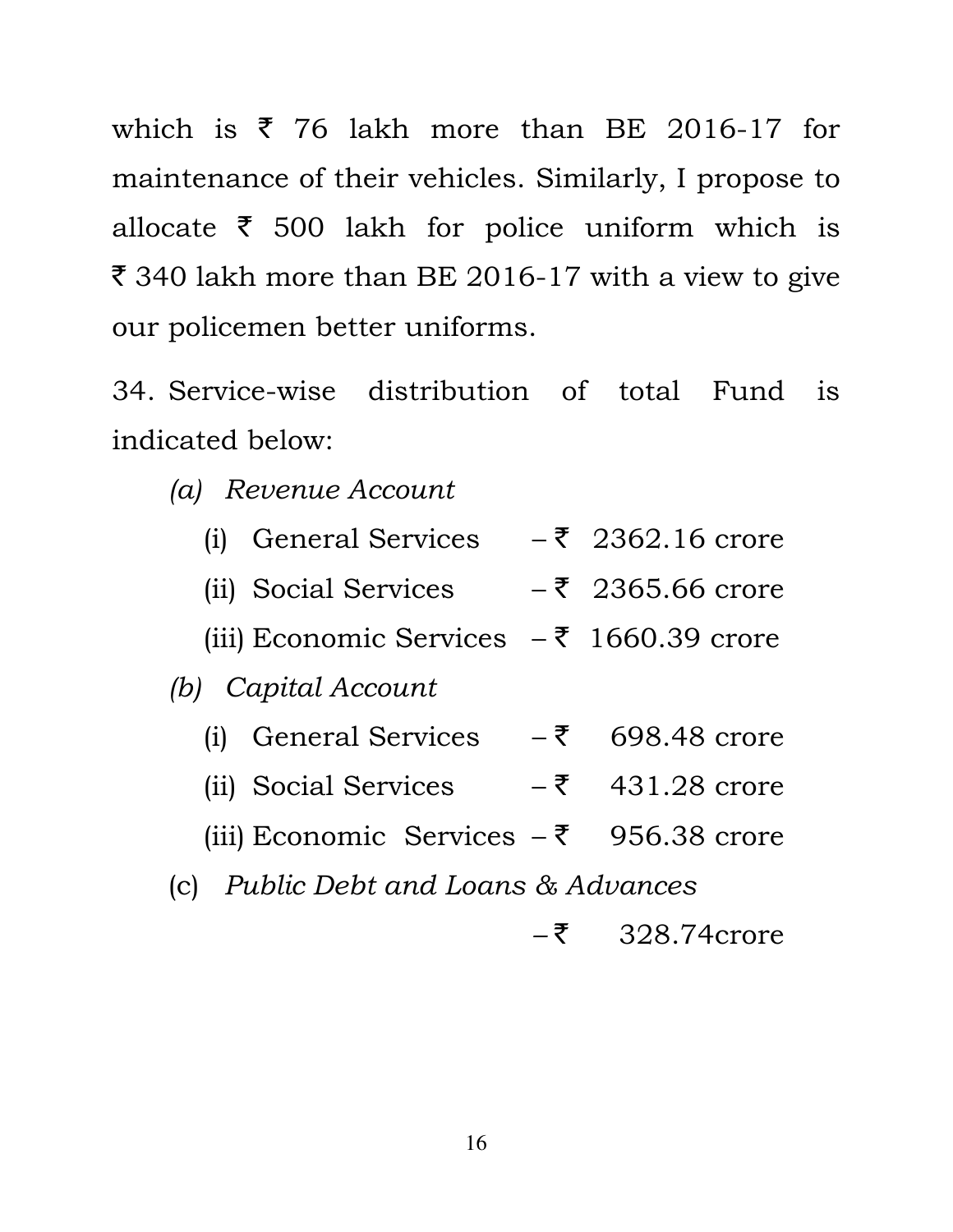### Revenue Surplus and Fiscal Deficit

35. Mr. Speaker Sir, our present Budget Estimates for 2017-18 is prepared so as to have an estimated Revenue Surplus of  $\bar{\tau}$  1787.10 crore and an estimated fiscal deficit of  $\bar{\tau}$  (-) 138.94 crore. The revenue surplus and fiscal deficit estimates will be 10.18% and 0.79% of the projected GSDP of  $\bar{\tau}$  17561.60 crore for 2017-18 respectively.

# DEBT POSITION OF MIZORAM AS PER C&AG REPORT

36. Our aver all liabilities which included Market Borrowings (Market Loans and Power Bonds), Loans from the Central Government (Block Loans and other Loans), Special Securities issued to NSSF, Borrowings from FIs (LIC, NABARD, NCDC and other Institutions), WMA/OD from RBI, Provident Funds (GPF, Insurance & Pension Fund) and Other Liabilities stood at  $\bar{\tau}$  5608.38 crore in 2013-14  $(Actual), \; \bar{\zeta}$  6550.39 crore in 2014-15 (Actual), ₹ 6407.39 crore in 2015-16 (Actual), ₹7290.17 crore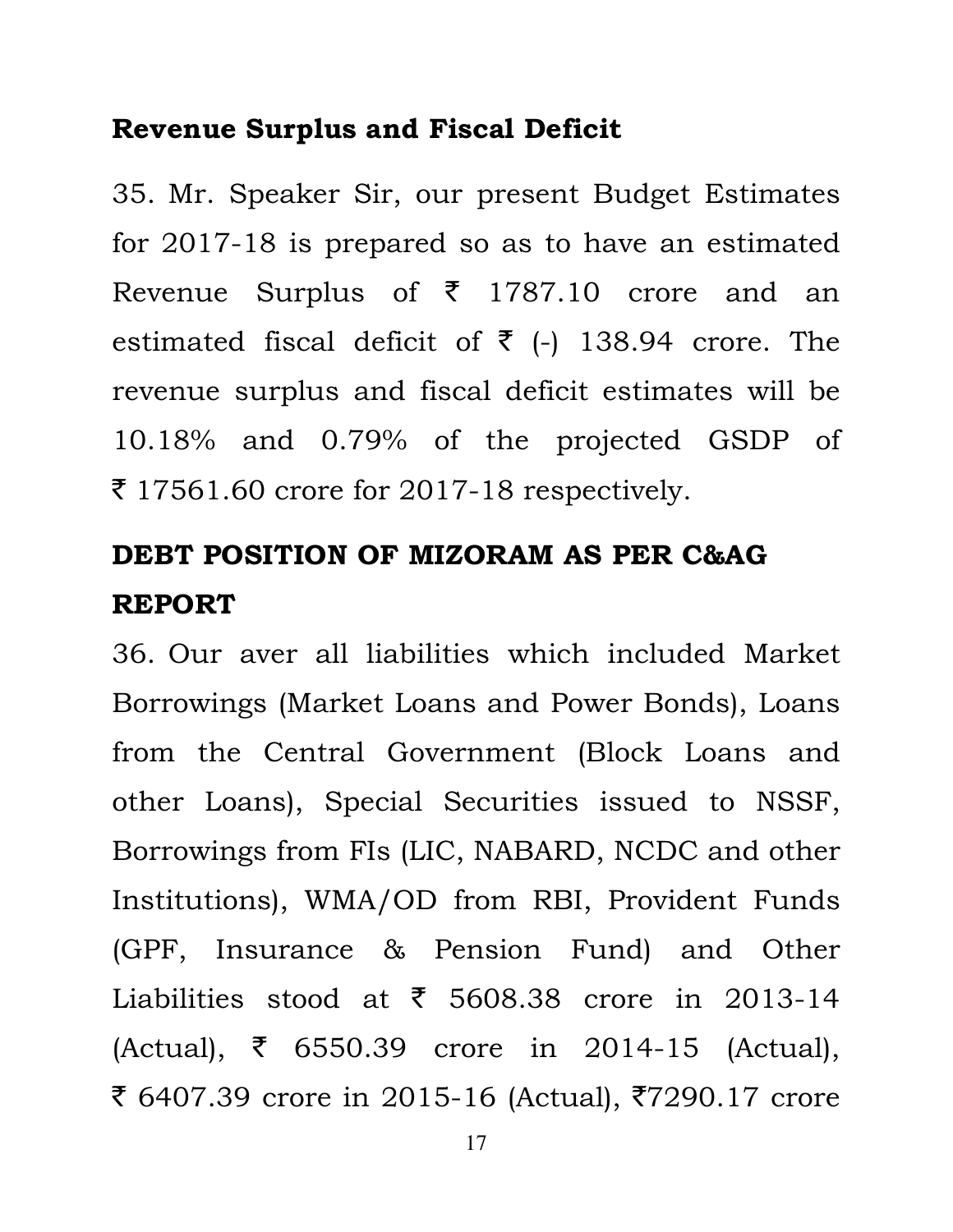in 2016-17(BE). As a per cent of GSDP our liabilities in 2013-14 was 54.46%, 62.90% in 2014-15, 47.90% in 2015-16 and 46.92% in 2016-17 (BE).

37. The estimated liabilities of the State for 2017-18 is  $\bar{\tau}$  7177.99 crore which is 40.87% of the projected GSDP of  $\bar{\tau}$  17561.60 crore. The Government has embarked upon a more vigorous programme through New Economic Development Policy (NEDP) to assist the farmers and animal rearers to increase their produces, and to uplift them from the present subsistence level to market economy in which the Government will provide their common requirements of infrastructures that require borrowing. The Government will play the role of facilitator providing different facilities in the form of infrastructures and others so that grass-root workers are assured better economic position. For this, I inform this august House that I shall borrow as may be required for the purpose.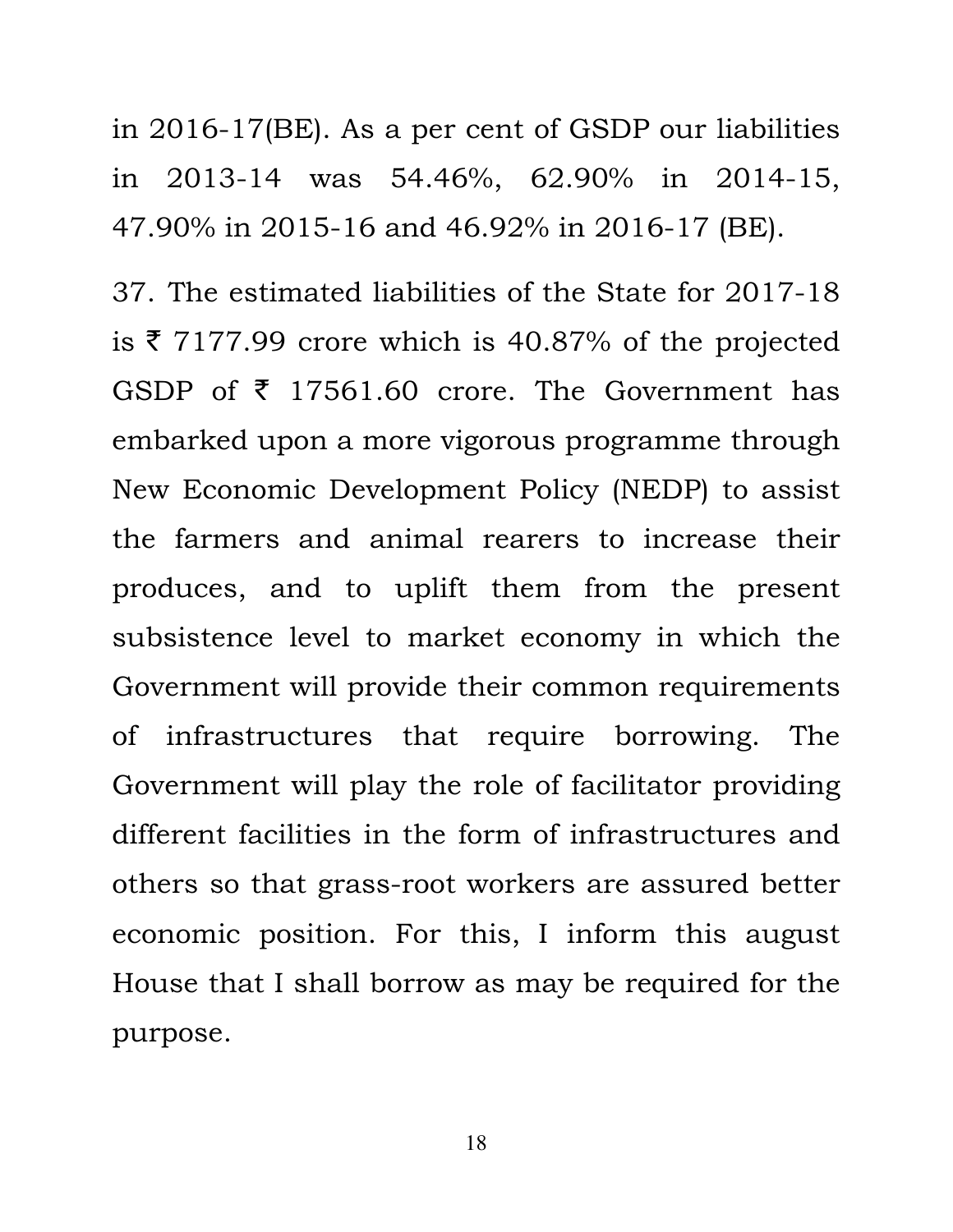38. Mr. Speaker, our GSDP is estimated to grow at a rate of 13.05% during 2017-18.

#### Economy Measures

39. Mr. Speaker Sir, I take this opportunity to reiterate that our sources of funds are limited so that we need to augment our Tax and Non-Tax Revenues to the greatest extent possible and also to carefully spend our limited resources. In order to pursue the Office Memorandum on Economy Measures issued by the CMO in December 2014, a Cabinet Sub-Committee has been formed. The Committee has a quarterly review of the Action Taken Report submitted by various Departments and chalk out action plans with Heads of the Departments. The State Government is committed to carry out and enforce these guidelines on austerity measures and rationalization of expenditures.

40. Food Security Act, 2013 has since been introduced in Mizoram from 1st March, 2016. As we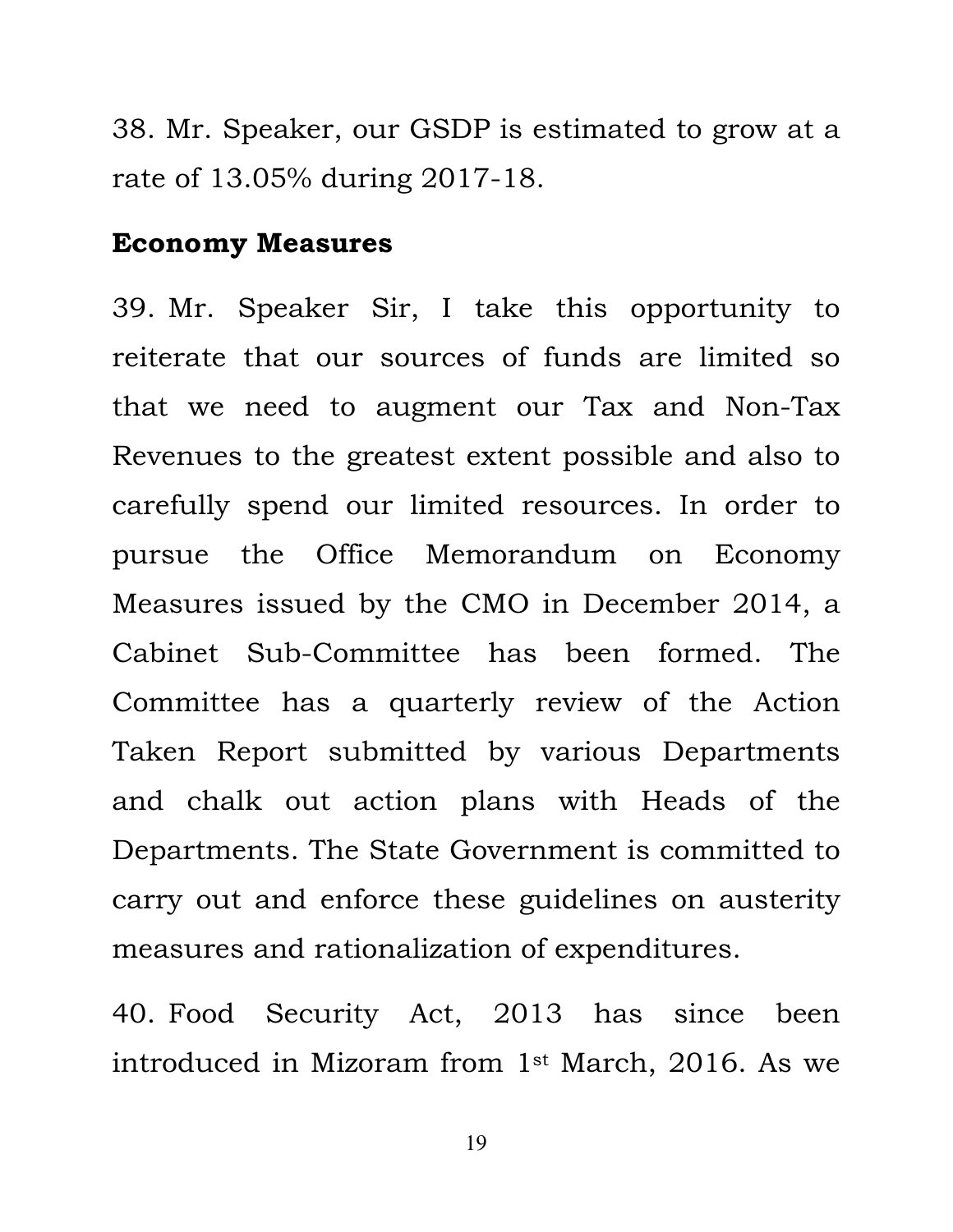all know under Food Security Act, 2013, the poor families of the State totaling a population of 673825 are being given a monthly subsidised rationed rice at the rate of  $\bar{\tau}$  3 per kg. For the rest population, the Government procures rice through local purchase presently at the rate of  $\bar{\xi}$  2500 per quintal instead of procuring rice at higher rate from FCI. As a result, Government spent less amount of money in food procurement. During 2015-16 alone, Government spent less amount of fund for food procurement to the tune of  $\bar{\tau}$  58.88 crore than the amount spent during the previous year.

41. Medical Reimbursement Bill has been a big headache for the State Government as huge amount of unpaid bills are piling up. The State Government has to pay approximately  $\bar{\xi}$  80 crore annually for Medical Reimbursement bill alone. Steps are being taken for implementation of the recommendation of a Committee on Medical Reimbursement and we are now in a culmination stage. Once the report is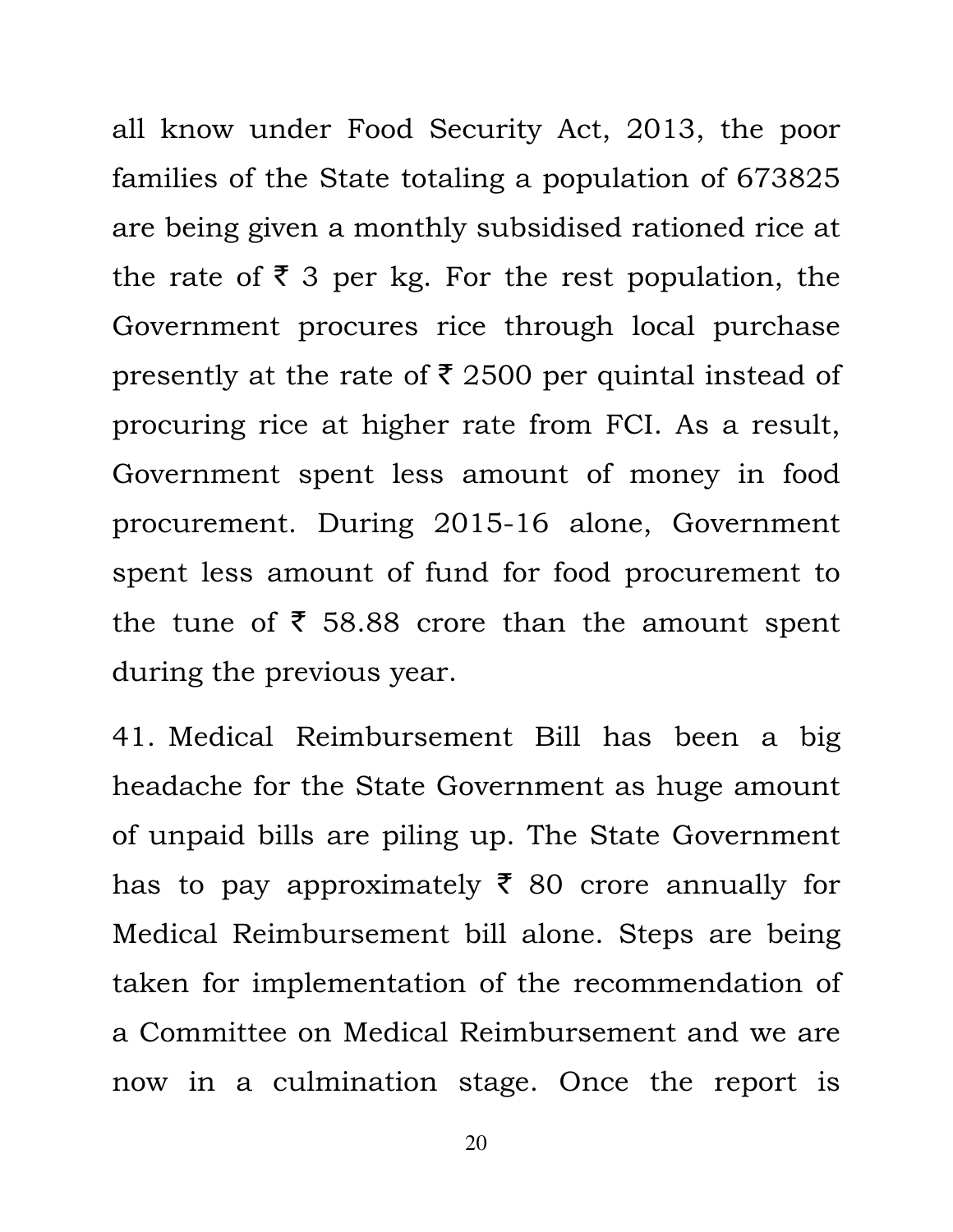implemented, the expenditure on this item would be greatly diminished and would save the State Exchequer a huge amount of public money.

## **Conclusion**

42. Mr. Speaker Sir, we have declared the last two financial years as 'Year of Consolidation' meaning that we have decided not to venture on high and new developmental works but to bring the State on a sound footing. The dividends have paid off so that we are now able to invest more funds during 2017-18 for developmental works to accentuate growth. Comparing our proposed Capital Expenditure with the previous year's amount, the increment is 35.57% which clearly indicates that Government of Mizoram is fully committed to bring about development for its people.

43. Mr. Speaker Sir, I thank all the Members for giving me a patient hearing and with these words I commend the Budget Estimates for the Financial